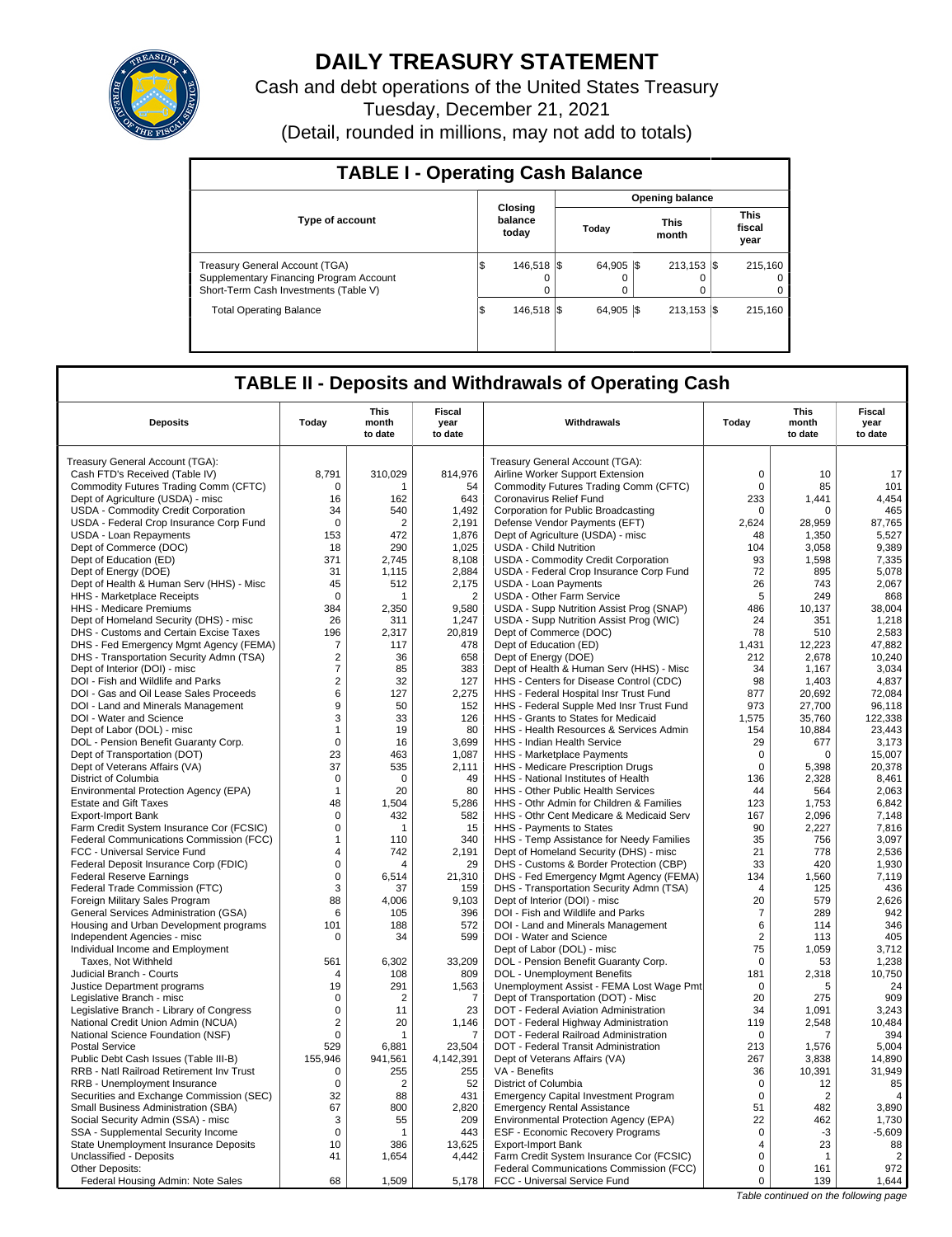# **TABLE II cont. - Deposits and Withdrawals of Operating Cash**

| <b>Deposits</b>                                                 | Today    | This<br>month<br>to date | Fiscal<br>year<br>to date | Withdrawals                              | Today               | <b>This</b><br>month<br>to date | Fiscal<br>year<br>to date |
|-----------------------------------------------------------------|----------|--------------------------|---------------------------|------------------------------------------|---------------------|---------------------------------|---------------------------|
| Thrift Savings Plan Transfer                                    | 2,019    | 6,396                    | 19,964                    | Federal Deposit Insurance Corp (FDIC)    | $\overline{0}$      | 32                              | 126                       |
|                                                                 |          |                          |                           | Federal Employees Insurance Payments     | 295                 | 5,329                           | 21,031                    |
|                                                                 |          |                          |                           | Federal Salaries (EFT)                   | 84                  | 9.880                           | 46,801                    |
|                                                                 |          |                          |                           | Federal Trade Commission (FTC)           | $\Omega$            | 14                              | 61                        |
|                                                                 |          |                          |                           | General Services Administration (GSA)    | 68                  | 1,659                           | 6,093                     |
|                                                                 |          |                          |                           | Housing and Urban Development programs   | 127                 | 5,787                           | 18,168                    |
|                                                                 |          |                          |                           | Independent Agencies - misc              | 16                  | 327                             | 1,119                     |
|                                                                 |          |                          |                           | <b>Interest on Treasury Securities</b>   | $\mathbf 0$         | 1,299                           | 63,320                    |
|                                                                 |          |                          |                           | IRS - Advanced Child Tax Credit (EFT)    | $\mathbf 0$         | 13.787                          | 40.931                    |
|                                                                 |          |                          |                           |                                          | $\Omega$            | 342                             |                           |
|                                                                 |          |                          |                           | IRS - Economic Impact Payments (EFT)     |                     |                                 | 1,837                     |
|                                                                 |          |                          |                           | IRS Tax Refunds Business (EFT)           | 73                  | 1.725                           | 7,545                     |
|                                                                 |          |                          |                           | IRS Tax Refunds Individual (EFT)         | 12                  | 1,232                           | 13,381                    |
|                                                                 |          |                          |                           | Judicial Branch - Courts                 | 4                   | 75                              | 366                       |
|                                                                 |          |                          |                           | Justice Department programs              | 67                  | 1,168                           | 4,161                     |
|                                                                 |          |                          |                           | Legislative Branch - misc                | 6                   | 79                              | 331                       |
|                                                                 |          |                          |                           | Legislative Branch - Library of Congress | $\mathbf{1}$        | 15                              | 170                       |
|                                                                 |          |                          |                           | <b>NASA</b>                              | 142                 | 1.619                           | 5,245                     |
|                                                                 |          |                          |                           | National Credit Union Admin (NCUA)       | 0                   | 6                               | 30                        |
|                                                                 |          |                          |                           | National Science Foundation (NSF)        | 63                  | 418                             | 1,583                     |
|                                                                 |          |                          |                           | Postal Service Money Orders and Other    | 92                  | 2,341                           | 9,212                     |
|                                                                 |          |                          |                           | Public Debt Cash Redemp. (Table III-B)   | 71,063              | 954,939                         | 3,710,977                 |
|                                                                 |          |                          |                           | Railroad Retirement Board (RRB) - misc   | $\Omega$            | 3                               | 13                        |
|                                                                 |          |                          |                           | <b>RRB - Benefit Payments</b>            | $\Omega$            | 1,150                           | 3,466                     |
|                                                                 |          |                          |                           | Securities and Exchange Commission (SEC) | $1/-1$              | 56                              | 283                       |
|                                                                 |          |                          |                           | Small Business Administration (SBA)      | 2,914               | 34,866                          | 141,887                   |
|                                                                 |          |                          |                           | Social Security Admin (SSA) - misc       | 48                  | 293                             | 1,063                     |
|                                                                 |          |                          |                           | <b>SSA - Benefits Payments</b>           | 52                  | 64,290                          | 234,326                   |
|                                                                 |          |                          |                           | SSA - Supplemental Security Income       | $\overline{7}$      | 4,462                           | 13,435                    |
|                                                                 |          |                          |                           | <b>Transportation Services</b>           | $\Omega$            | $\Omega$                        | 683                       |
|                                                                 |          |                          |                           | Other Withdrawals:                       |                     |                                 |                           |
|                                                                 |          |                          |                           | <b>Federal Financing Bank</b>            | 79                  | 677                             | 1,717                     |
|                                                                 |          |                          |                           | <b>State Department</b>                  | 145                 | 950                             | 4,486                     |
|                                                                 |          |                          |                           | Thrift Savings Plan Transfer             | 62                  | 13,686                          | 24,947                    |
|                                                                 |          |                          |                           | Unclassified                             |                     |                                 | 78,078                    |
|                                                                 |          |                          |                           |                                          | 1,659               | 21,766                          |                           |
| <b>Total Other Deposits</b><br>Change in Balance of Uncollected | 2.087    | 7,710                    | 24,808                    | Total, Other Withdrawals                 | 1,945               | 55,516                          | 169,123                   |
| Funds                                                           | 0        | 0                        | $\mathbf 0$               |                                          |                     |                                 |                           |
| <b>Transfers from Depositaries</b>                              | 0        | 0                        | 0                         | <b>Transfers to Depositaries</b>         | 0                   | $\mathbf 0$                     | $\mathbf 0$               |
| <b>Total TGA Deposits</b>                                       | 169,715  | 1,302,182                | 5,168,703                 | <b>Total TGA Withdrawals</b>             | 88,102              | 1,368,818                       | 5,237,345                 |
| Short-Term Cash Investments:                                    |          |                          |                           | Short-Term Cash Investments:             |                     |                                 |                           |
| Transfers from TGA (Table V)                                    | $\Omega$ | 0                        | $\Omega$                  | Transfers to TGA (Table V)               | $\Omega$            | $\Omega$                        | $\Omega$                  |
| Total Deposits (excluding transfers)                            |          | 169,715 \$ 1,302,182 \$  | 5,168,703                 | Total Withdrawals (excluding transfers)  | $88,102$ $\sqrt{5}$ |                                 | 1,368,818 \$ 5,237,345    |
|                                                                 |          |                          |                           | Net Change in Operating Cash Balance     | $81,613$ \$         | $-66,635$                       | 1\$<br>$-68,642$          |
|                                                                 |          |                          |                           |                                          |                     |                                 |                           |

|                                               |           |                                 |                           |                                       |             |                                 | See Footnote              |  |  |  |
|-----------------------------------------------|-----------|---------------------------------|---------------------------|---------------------------------------|-------------|---------------------------------|---------------------------|--|--|--|
| <b>TABLE III-A - Public Debt Transactions</b> |           |                                 |                           |                                       |             |                                 |                           |  |  |  |
| <b>Issues</b>                                 | Today     | <b>This</b><br>month<br>to date | Fiscal<br>year<br>to date | <b>Redemptions</b>                    | Todav       | <b>This</b><br>month<br>to date | Fiscal<br>year<br>to date |  |  |  |
| Marketable:                                   |           |                                 |                           | Marketable:                           |             |                                 |                           |  |  |  |
| Bills:                                        |           |                                 |                           | <b>Bills</b>                          | 68,762 \$   | 874,087 \$                      | 3,072,500                 |  |  |  |
| <b>Reqular Series</b>                         | 58,758 \$ | 536,057 \$                      | 1,986,432                 | <b>Notes</b>                          |             | 38,000                          | 465,779                   |  |  |  |
| <b>Cash Management Series</b>                 | 95,001    | 240,002                         | 1,060,018                 | <b>Bonds</b>                          |             | 0                               | 30,632                    |  |  |  |
| <b>Notes</b>                                  | $\Omega$  | 103,269                         | 837,553                   | <b>Federal Financing Bank</b>         |             | O                               | $\Omega$                  |  |  |  |
| <b>Bonds</b>                                  | $\Omega$  | 25,269                          | 141,871                   | Nonmarketable:                        |             |                                 |                           |  |  |  |
| Inflation-Protected Securities Increment      | 453       | 9,240                           | 17,692                    | United States Savings Securities      | 54          | 819                             | 2,410                     |  |  |  |
| <b>Federal Financing Bank</b>                 | $\Omega$  | $\Omega$                        | $\Omega$                  | <b>Government Account Series</b>      | 526,640     | 4,221,861                       | 16,937,595                |  |  |  |
| Nonmarketable:                                |           |                                 |                           | Hope Bonds                            |             |                                 | $\Omega$                  |  |  |  |
| United States Savings Securities:             |           |                                 |                           | Domestic Series                       |             |                                 | 4,190                     |  |  |  |
| Cash Issue Price                              | 96        | 1,285                           | 2,655                     | <b>Foreign Series</b>                 |             |                                 | $\Omega$                  |  |  |  |
| Interest Increment                            |           | 381                             | 1,110                     | State and Local Series                |             | 15,137                          | 38,591                    |  |  |  |
| <b>Government Account Series</b>              | 537,531   | 4,639,775                       | 17,378,441                | Other                                 | 2,107       | 26,336                          | 96,044                    |  |  |  |
| Hope Bonds                                    |           |                                 |                           |                                       |             |                                 |                           |  |  |  |
| <b>Domestic Series</b>                        |           |                                 |                           |                                       |             |                                 |                           |  |  |  |
| <b>Foreign Series</b>                         |           |                                 |                           |                                       |             |                                 |                           |  |  |  |
| State and Local Series                        |           | 10,221                          | 20,480                    |                                       |             |                                 |                           |  |  |  |
| Other                                         | 2,105     | 26,371                          | 96,185                    | <b>Total Redemptions</b>              |             | 597,563 \$ 5,176,241 \$         | 20,647,740                |  |  |  |
| <b>Total Issues</b>                           | 693,946   | 5,591,872 \$<br>1\$             | 21,542,438                | Net Change in Public Debt Outstanding | $96,383$ \$ | 415,630 \$                      | 894,699                   |  |  |  |
|                                               |           |                                 |                           |                                       |             |                                 |                           |  |  |  |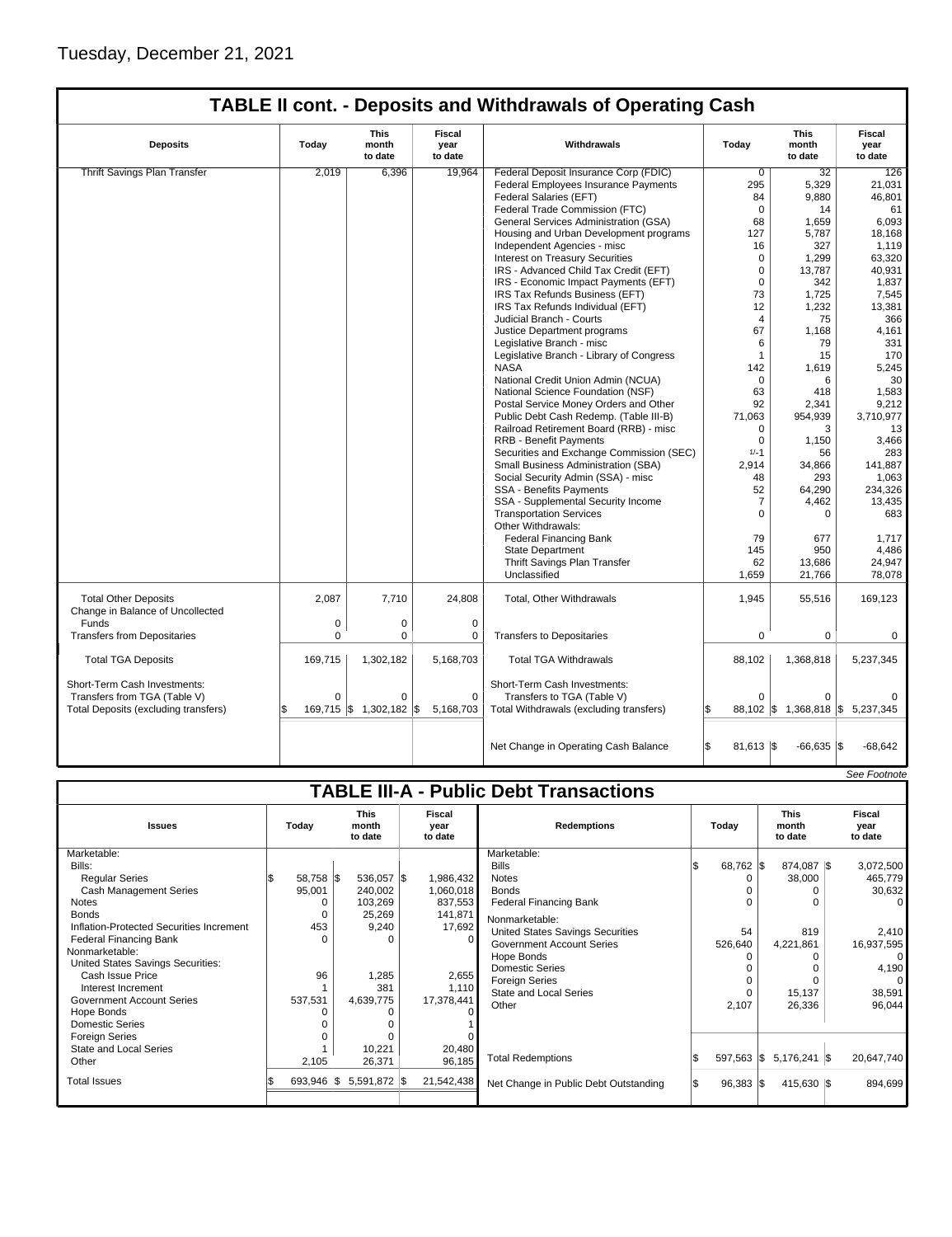| <b>TABLE III-B - Adjustment of Public Debt</b><br><b>Transactions to Cash Basis</b>                                                                                                                             |              |                                        |     |                                            |                                                 |  |  |  |  |                                 |                           |
|-----------------------------------------------------------------------------------------------------------------------------------------------------------------------------------------------------------------|--------------|----------------------------------------|-----|--------------------------------------------|-------------------------------------------------|--|--|--|--|---------------------------------|---------------------------|
| <b>Transactions</b>                                                                                                                                                                                             | <b>Today</b> |                                        |     |                                            |                                                 |  |  |  |  | <b>This</b><br>month<br>to date | Fiscal<br>year<br>to date |
| Public Debt Cash Issues:<br>Public Debt Issues (Table III-A)<br>Premium on New Issues<br>Discount on New Issues:<br>Bills $(-)$<br>Bonds and Notes (-)<br>Federal Financing Bank (-)                            | l\$          | 693.946 \$<br>15<br>$\Omega$<br>U      |     | 257<br>657<br>0                            | 5,591,872 \$21,542,438<br>3.752<br>677<br>6,299 |  |  |  |  |                                 |                           |
| Government Account Transactions (-)<br>Hope Bonds (-)<br>Interest Increment on United States<br>Savings Securities (-)<br>Inflation-Protected Securities Increment                                              |              | 537,531<br>453                         |     | 4,639,775<br>ŋ<br>381<br>9,240             | 17,378,441<br>1,110<br>17,273                   |  |  |  |  |                                 |                           |
| <b>Total Public Debt Cash Issues</b><br>Deposited in TGA<br>Public Debt Cash Redemptions:<br>Public Debt Redemptions (Table III-A)                                                                              | Ŝ.<br>l\$    | 155,946                                | 1\$ | 941,561                                    | Ι\$<br>4,142,391                                |  |  |  |  |                                 |                           |
| Premium on Debt Buyback Operation<br>Discount on Debt Buyback Operation (-)<br>Federal Financing Bank (-)<br>Government Account Transactions (-)<br>Hope Bonds (-)<br><b>Total Public Debt Cash Redemptions</b> |              | 597,563<br>0<br>O<br>U<br>526,500<br>O | 1\$ | 5,176,241<br>O<br>o<br>0<br>4,221,302<br>0 | \$20,647,740<br>16,936,763                      |  |  |  |  |                                 |                           |
| Withdrawn from TGA                                                                                                                                                                                              | l\$          | 71,063 \$                              |     | 954,939 \$                                 | 3,710,977                                       |  |  |  |  |                                 |                           |

| <b>TABLE III-C - Debt Subject to Limit</b>                                        |                           |                           |                           |                           |  |  |  |  |  |
|-----------------------------------------------------------------------------------|---------------------------|---------------------------|---------------------------|---------------------------|--|--|--|--|--|
|                                                                                   | Closina                   | Opening balance           |                           |                           |  |  |  |  |  |
| <b>Balance Transactions</b>                                                       | balance<br>today          | Today                     | <b>This</b><br>month      | Fiscal<br>year            |  |  |  |  |  |
| Debt Held by the Public<br>Intragovernmental Holdings<br><b>Total Public Debt</b> | \$22,891,867<br>6,431,750 | \$22,804,698<br>6,422,537 | \$22,645,912<br>6,262,075 | \$22,282,900<br>6,146,018 |  |  |  |  |  |
| Outstanding<br>Less: Debt Not<br>Subject to Limit:                                | 29,323,617                | 29,227,234                | 28,907,987                | 28,428,919                |  |  |  |  |  |
| Other Debt                                                                        | 478                       | 478                       | 478                       | 478                       |  |  |  |  |  |
| <b>Unamortized Discount</b>                                                       | 20,009                    | 20,006                    | 20,018                    | 20,950                    |  |  |  |  |  |
| <b>Federal Financing Bank</b>                                                     | 6,053                     | 6,053                     | 6,053                     | 6,053                     |  |  |  |  |  |
| Hope Bonds                                                                        | ŋ                         | O                         | n                         | O                         |  |  |  |  |  |
| Plus: Other Debt Subject to Limit<br>Guaranteed Debt of                           |                           |                           |                           |                           |  |  |  |  |  |
| Government Agencies                                                               | $\Omega$                  | 0                         | $\Omega$                  | 0                         |  |  |  |  |  |
| <b>Total Public Debt</b><br>Subject to Limit                                      | \$29,297,077              | \$29,200,697              | \$28,881,438              | \$28,401,438              |  |  |  |  |  |
|                                                                                   |                           |                           |                           |                           |  |  |  |  |  |
| <b>Statutory Debt Limit</b>                                                       | \$31,381,463              | \$31,381,463              | \$28,881,463              | \$28,401,463              |  |  |  |  |  |
|                                                                                   |                           |                           |                           |                           |  |  |  |  |  |

| <b>TABLE IV - Federal Tax Deposits</b>                                                                                                                                                                                                               |     |                                              |     |                                                         |     |                                                                 |  |  |
|------------------------------------------------------------------------------------------------------------------------------------------------------------------------------------------------------------------------------------------------------|-----|----------------------------------------------|-----|---------------------------------------------------------|-----|-----------------------------------------------------------------|--|--|
| <b>Classification</b>                                                                                                                                                                                                                                |     | Today                                        |     | <b>This</b><br>month<br>to date                         |     | Fiscal<br>year<br>to date                                       |  |  |
| Withheld Income and Employment Taxes<br><b>Individual Income Taxes</b><br><b>Railroad Retirement Taxes</b><br><b>Excise Taxes</b><br><b>Corporation Income Taxes</b><br><b>Federal Unemployment Taxes</b><br>Estate and Gift Taxes & Misc IRS Rcpts. | l\$ | 7,868 \$<br>690<br>26<br>43<br>186<br>2<br>2 |     | 226,618<br>7,315<br>355<br>3,715<br>78,525<br>31<br>257 | l\$ | 690,608<br>29,712<br>1,221<br>16,384<br>101,874<br>775<br>1,430 |  |  |
| Total                                                                                                                                                                                                                                                | l\$ | $8,818$ \$                                   |     | 316,816                                                 | 1\$ | 842,004                                                         |  |  |
| Cash Federal Tax Deposits:<br><b>Direct</b><br><b>Through Depositaries</b>                                                                                                                                                                           | \$  | $145 \text{ }$ S<br>8,646                    |     | 1,923<br>308,106                                        | l\$ | 7,157<br>807,819                                                |  |  |
| <b>Total Cash FTD's</b>                                                                                                                                                                                                                              | Ŝ.  | 8,791                                        | l\$ | 310,029                                                 | l\$ | 814,976                                                         |  |  |
| <b>Inter-agency Transfers</b><br>Total                                                                                                                                                                                                               | \$  | 27<br>8,818                                  | l\$ | 6,787<br>316,816                                        | l\$ | 27,028<br>842,004                                               |  |  |
|                                                                                                                                                                                                                                                      |     |                                              |     |                                                         |     |                                                                 |  |  |

| <b>TABLE V - Short-Term Cash Investments</b> |   |                           |   |          |       |  |  |  |  |
|----------------------------------------------|---|---------------------------|---|----------|-------|--|--|--|--|
|                                              |   | <b>Type of Depositary</b> |   |          |       |  |  |  |  |
| <b>Balance Transactions</b>                  |   |                           |   |          | Total |  |  |  |  |
|                                              | А |                           | в | С        |       |  |  |  |  |
| Opening Balance Today<br>Deposits:           | 0 | l\$                       | 0 | I\$<br>0 | l\$   |  |  |  |  |
| <b>Transfers to Depositaries</b>             | O |                           | 0 | $\Omega$ |       |  |  |  |  |
| <b>Special Direct Investment</b>             | O |                           | O | 0        |       |  |  |  |  |
| Term Investment                              | O |                           | 0 | 0        |       |  |  |  |  |
| Repo Investment                              | U |                           | U | U        |       |  |  |  |  |
| Withdrawals:                                 |   |                           |   |          |       |  |  |  |  |
| <b>Treasury Initiated</b>                    | O |                           | 0 | 0        |       |  |  |  |  |
| Depositary Initiated                         | O |                           | O | U        |       |  |  |  |  |
| <b>Special Direct Investment</b>             | Ω |                           | O | 0        |       |  |  |  |  |
| <b>Term Investment</b>                       | ი |                           | O | $\Omega$ |       |  |  |  |  |
| Repo Investment                              | 0 |                           | 0 | 0        |       |  |  |  |  |
|                                              |   |                           |   |          |       |  |  |  |  |
| Closing Balance Today                        | 0 | I\$                       | 0 | I\$<br>0 | l\$   |  |  |  |  |

| <b>TABLE VI - Income Tax Refunds Issued</b> |     |       |     |                                 |                           |        |  |  |  |
|---------------------------------------------|-----|-------|-----|---------------------------------|---------------------------|--------|--|--|--|
| Classification                              |     | Today |     | <b>This</b><br>month<br>to date | Fiscal<br>year<br>to date |        |  |  |  |
| IRS - Advanced Child Tax Credit (Checks)    | l\$ | 0     | 1\$ | 2.208                           | 13                        | 6,265  |  |  |  |
| IRS - Advanced Child Tax Credit (EFT)       |     | 0     |     | 13.787                          |                           | 40.931 |  |  |  |
| IRS - Economic Impact Payments (Checks)     |     | 0     |     | 267                             |                           | 2.079  |  |  |  |
| IRS - Economic Impact Payments (EFT)        |     | 0     |     | 342                             |                           | 1,837  |  |  |  |
| IRS Tax Refunds Business (Checks)           |     | 731   |     | 4.198                           |                           | 23,088 |  |  |  |
| IRS Tax Refunds Business (EFT)              |     | 73    |     | 1.725                           |                           | 7,545  |  |  |  |
| IRS Tax Refunds Individual (Checks)         |     | 11    |     | 2.104                           |                           | 11,851 |  |  |  |
| IRS Tax Refunds Individual (EFT)            |     | 12    |     | 1,232                           |                           | 13.381 |  |  |  |
|                                             |     |       |     |                                 |                           |        |  |  |  |

### **Daily Treasury Statement Footnotes:**

#### **General Footnotes and Statements:**

This statement summarizes the United States Treasury's cash and debt operations for the Federal Government. Treasury's operating cash is maintained in an account at the Federal Reserve Bank of New York and in short-term cash investments. Treasury minimized and then suspended its short-term cash investment program beginning in November 2008, but anticipates investing again when market conditions warrant. Major information sources include: Federal Reserve Banks, Treasury Regional Financial Centers, Internal Revenue Service Centers, various electronic systems, and information on the Public Debt. Information is presented on a modified cash basis. Deposits are reflected as received and withdrawals are reflected as processed.SOURCE: Bureau of the Fiscal Service, Department of the Treasury. Note: The Daily Treasury Statement (DTS) is available by 4:00 p.m. the following business day on the Fiscal Service website https://fiscal.treasury.gov/reports-statements/dts/. For more information, call the Cash Reporting Branch at 202-874-9789.

#### **TABLE II – Deposits and Withdrawals of Operating Cash**

1/Reported as a negative amount due to a return/reversal of \$3 million.